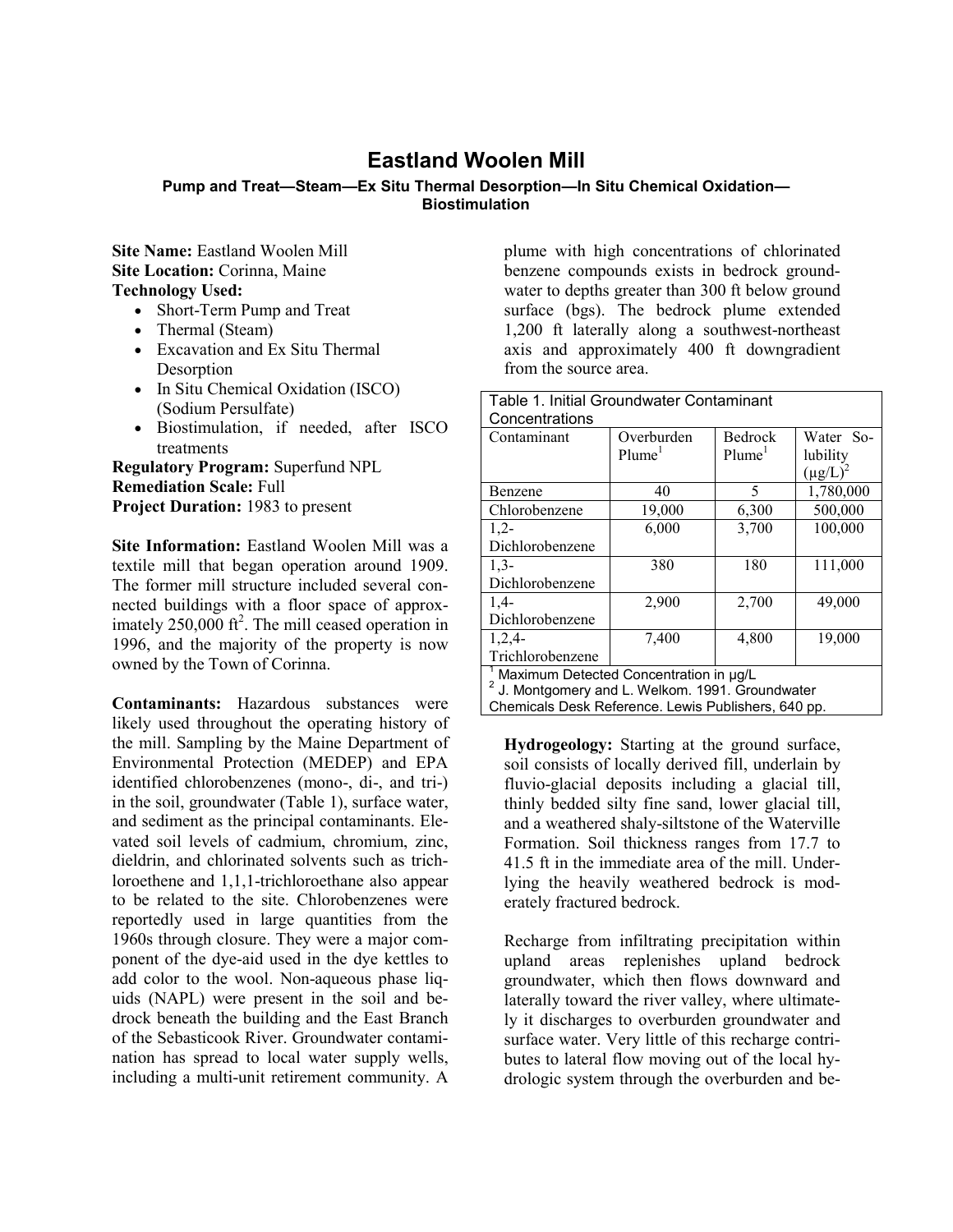drock aquifers. Bedrock groundwater moves through a network of fractures composed of eastward-trending bedding plane and axial plane fractures and north- to northwesterly trending joints. As bedrock groundwater approaches the river channel and begins to pass underneath, vertical head differentials rapidly turn upwards. The vertical extent of capture appears to be the entire active thickness of the fractured bedrock aquifer

**Project Goals:** The goals for the cleanup of Eastland Woolen Mills included:

- Connecting residences on well water impacted by the site to the municipal system to prevent exposure to contaminants
- Cleaning up site soil for unrestricted use
- Preventing further migration of contaminants from the site
- Eventually restoring the site groundwater to MCLs, the state maximum exposure guidelines (MEGs), or, in the absence of either, a cancer risk of no greater than  $1 \times 10^{-6}$  (whichever was lower)

**Cleanup Approach:** A time-critical emergency response by the state of Maine removed chemicals and hazardous materials from the site buildings and equipment. The contaminated soil source areas were the result of leaking underground storage tanks, direct discharge to the river, and releases from inside the site buildings. In order to access the DNAPL under the buildings, EPA found it necessary to demolish the structures. Following demolition, the contaminated overburden soil was excavated and staged for future treatment by ex situ thermal desorption.

The river sediment contained DNAPLs. There is a strong groundwater to surface water recharge in the area, and this allows for the contaminants to dissolve into the water entering the sediments and hence contaminate the surface water. Rather than try to dredge the sediments, it was decided that it would be more environmentally sound to move about 100 yards of the river channel, dewater the contaminated sediment area, and excavate and stage the soil (for ex situ thermal desorption in the future). This was done in 2001.

Soil treatment was initiated during the non-time critical removal action (NTCRA) with the construction of three soil treatment units in 2002. Each unit contained two beds capable of processing between 280 and 500 tons of soil. The units operated by injecting steam into the soil and capturing the off-gas for treatment and offsite disposal. NTCRA treatment of contaminated soil was completed in 2003.

Three areas in saturated zones ranging from six to 40 ft deep were not accessible for excavation. A pilot study was conducted that compared Fenton's Reagent with iron-catalyzed sodium persulfate (ICP). The Fenton's study area was injected with 10,000 gallons of sulfuric acid and ferrous sulfate and 11,534 gallons of hydrogen peroxide while the ICP study area was injected with 5,580 gallons each of persulfate and chelated iron  $(+2)$ solution. The study found that the ICP was more effective because it had a longer half life and hence could achieve greater subsurface distribution. ISCO was carried out in two phases under the removal action.

In 2005, 20 injector wells ranging in depth from 15 to 30 ft were used to inject 13,319 gallons of persulfate solution and 13,514 gallons of chelated iron solution into two of the areas. These injections resulted in a 90% reduction of dissolved contaminants and a 71% reduction of residual contaminants. This met the cleanup goals for these areas.

Eleven injection wells were used to treat the third area with 19,256 gallons of persulfate solution and 19,423 gallons of chelated iron solution. This achieved a 63% reduction in dissolved contaminants and a 38% reduction in residual contaminants. This treatment did not meet site remedial goals and further treatment by ISCO was left for the formal ROD.

The 2002 ROD called for ISCO treatment of the contaminated bedrock aquifer. Fifteen bedrock wells were placed to evaluate the aquifer and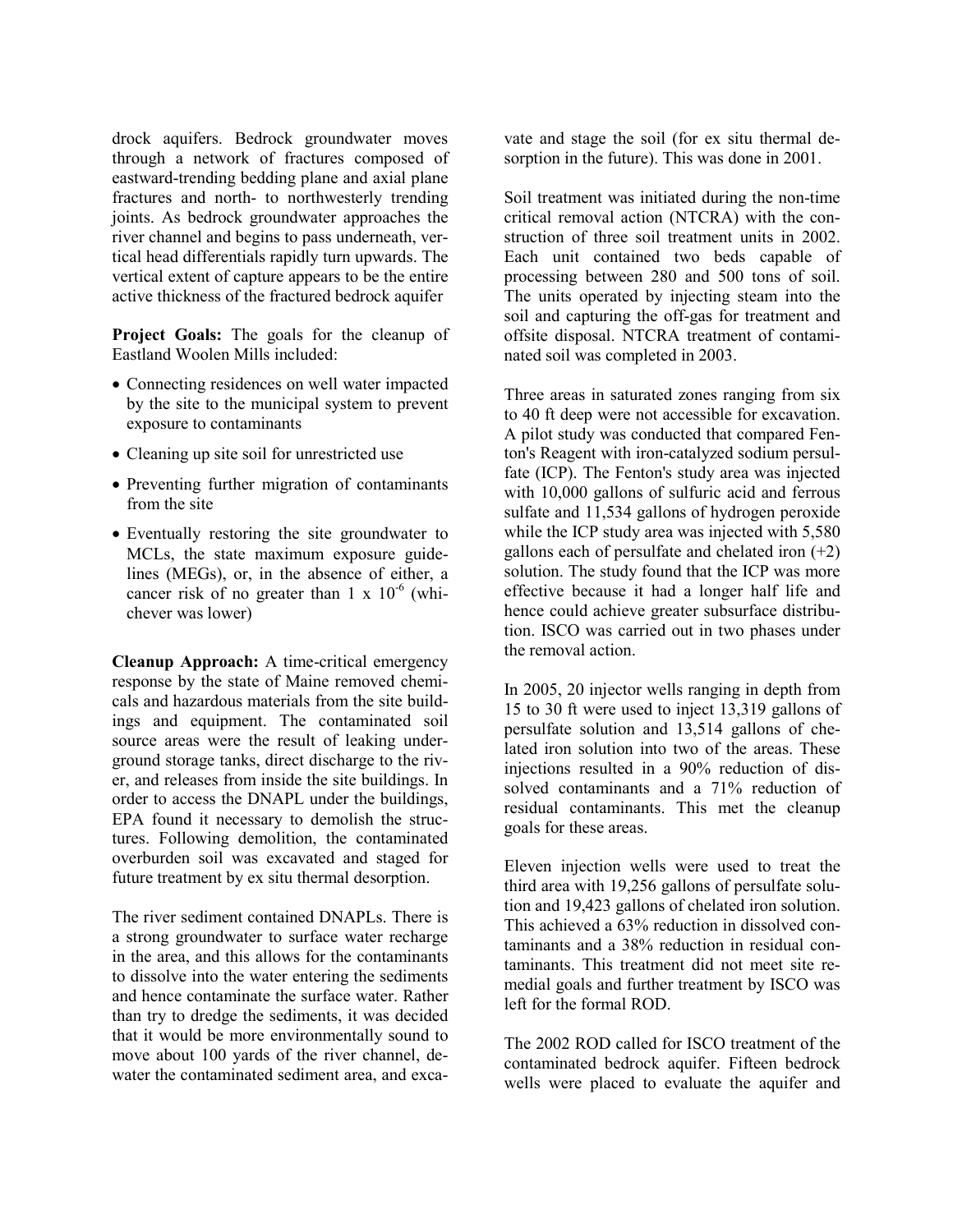gather data for the injection system design. Bedrock fractures were characterized using borehole geophysics, and water samples were collected by packer methods. DNAPL distribution in shallow fractures and rock matrix properties were assessed by methanol extracted rock samples. Evaluation of the methanol extracted rock data indicated that contaminant diffusion into the weathered bedrock matrix and the oxidized bedrock adjacent to fractures has occurred. The mass of contaminants contained in the rock matrix is estimated to be far greater than free DNAPL.

A multi-well aquifer pumping test was initiated utilizing six pumping wells. During the test, individual well flow rates were gradually increased or decreased depending on individual well responses. Following the pumping test a conservative interwell tracer test (CITT) was designed and performed under forced gradient conditions to demonstrate that measurable flow paths exist within the aquifer. Data was used to evaluate dilution factors to verify the scale at which adequate minimum oxidant and surfactant concentrations could be maintained and to demonstrate sufficient aquifer connection at a scale suitable for treatment. A partitioning interwell tracer test was also carried out at the same time as the CITT.

An electrical resistivity tomography and induced polarization (IP) system were completed prior to and in conjunction with the CITT to identify preferential pathways of saline solutions in the fracture system between individual boreholes. Selected IP profile panels were also completed to provide potential evidence for the presence or absence of DNAPL in the weathered bedrock and potentially contaminated fractures.

Results of continued groundwater monitoring and the above studies led the EPA to change its approach. A ROD amendment was issued in September 2006. The amendment dropped longterm pump and treat and surfactant flushing from the remedies, but retained ISCO and biostimulation. The soil and sediment excavation and treatment along with the non-time critical

removal ISCO treatments had removed considerable source material. These removals coupled with institutional controls that shut down nearby pumping wells resulted in considerable shrinkage of the contaminant plume.

Full-scale ISCO treatment was carried out between 2007 and 2010. Following the ISCO treatment a multi year rebound study was begun to determine if additional injections are necessary to achieve the cleanup objectives. Application of biostimulants may also be implemented after completion of the ISCO program.

**Project Results:** The project constructed four ex situ steam treatment units that processed 100,000 tons of contaminated soil (Table 2). The system captured about 10,000 pounds of contaminants which were sent off site for disposal. Less than 10% of the processed soil failed the treatment criteria. Twenty-two of 25 acres have been cleaned up and made ready for reuse, to date. A 20-unit seniors housing facility, a recreational park, and veteran's memorial have been constructed on part of the land. In 2012 EPA deleted a large portion of the land from the NPL site (Figure 1)

The groundwater contaminant plume has shrunk by about 40% (Figures 2 and 3).

Re-routing the East Branch of the Sebasticook River has reduced chlorobenzene contamination in its sediment and surface water. As the groundwater is cleaned up, its discharge into the river should meet surface water standards.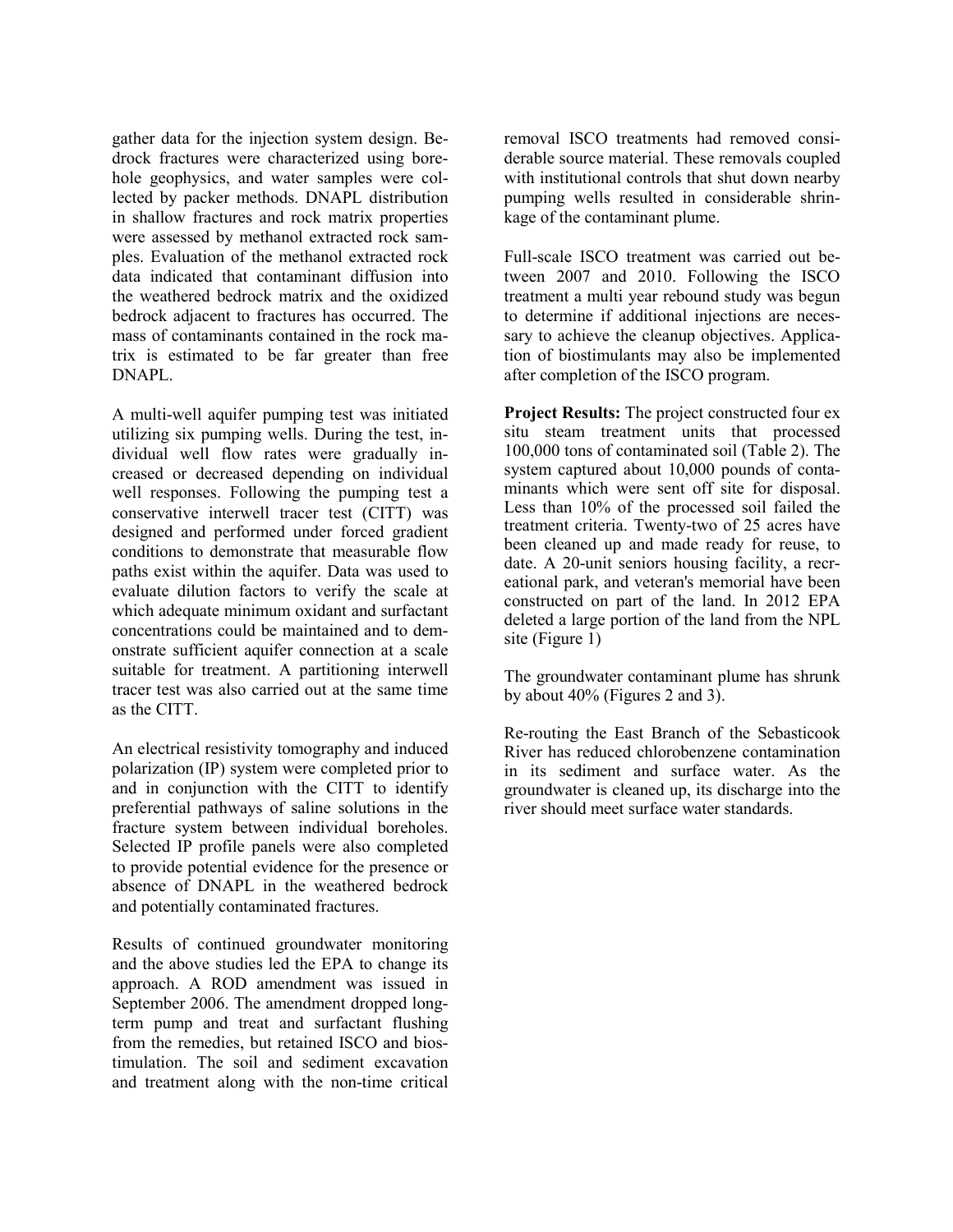| Table 2. Summary Statistics of Soil Treatment |                                               |                                                         |                                   |  |
|-----------------------------------------------|-----------------------------------------------|---------------------------------------------------------|-----------------------------------|--|
| Contaminant                                   |                                               |                                                         |                                   |  |
|                                               | Initial Average<br>Concentration <sup>1</sup> | Average Post<br>Treatment Co <sub>1</sub><br>centration | Percent Contami<br>nant Reduction |  |
| 1,2,4-Trichlorobenzene                        | 72.2                                          | 5.6                                                     | 92                                |  |
| 1,2,3-Trichlorobenzene                        | 20.2                                          | 1.7                                                     | 91                                |  |
| 1,2-Dichlorobenzene                           | 12.9                                          | .74                                                     | 94                                |  |
| 1,3-Dichlorobenzene                           | 11                                            | .28                                                     | 76                                |  |
| 1,4-Dichlorobenzene                           | 9.6                                           | .66                                                     | 93                                |  |
| Chlorobenzene                                 | 2.8                                           | .18                                                     | 93                                |  |

<sup>1</sup> Concentrations are in mg/kg

## **Sources:**

Personal contact with Ed Hathaway, August 2007, 2011, 2012.

U.S. EPA May. 2002. Investigation Program Complete/Early Cleanup Continues: Eastland Woolen Mill Superfund Site, Corinna, Maine Community Update # 9

[http://www.epa.gov/ne/superfund/sites/eastland/](http://www.epa.gov/ne/superfund/sites/eastland/31163.pdf) [31163.pdf](http://www.epa.gov/ne/superfund/sites/eastland/31163.pdf)

U.S. EPA. 2002. Record of Decision Summary: Eastland Woolen Mill Operable Unit I September 2002.

[http://www.epa.gov/region01/superfund/sites/ea](http://www.epa.gov/region01/superfund/sites/eastland/35245.pdf) [stland/35245.pdf](http://www.epa.gov/region01/superfund/sites/eastland/35245.pdf)

U.S. EPA. 2003. Soil Treatment Continues/Groundwater Cleanup to Begin: Eastland Woolen Mill Superfund Site, Corinna ME, Community Update # 11

[http://www.epa.gov/ne/superfund/sites/eastland/](http://www.epa.gov/ne/superfund/sites/eastland/43545.pdf) [43545.pdf](http://www.epa.gov/ne/superfund/sites/eastland/43545.pdf)

U.S. EPA. 2004. Soil Treatment Completed: Majority of Site Will be Ready for Re-Use in 2004, Eastland Woolen Mill Superfund Site, Corinna, Maine, Community Update # 12 [http://www.epa.gov/region1/superfund/sites/east](http://www.epa.gov/region1/superfund/sites/eastland/248064.pdf) [land/248064.pdf](http://www.epa.gov/region1/superfund/sites/eastland/248064.pdf)

EPA. 2006. Superfund Record of Decision Amendment: Eastland Woolen Mill Corinna, ME

[http://www.epa.gov/superfund/sites/rods/fulltext](http://www.epa.gov/superfund/sites/rods/fulltext/a2006010001262.pdf) [/a2006010001262.pdf](http://www.epa.gov/superfund/sites/rods/fulltext/a2006010001262.pdf)

U.S. EPA. 2010. First Five-Year Review Report for Eastland Woolen Mill Superfund Sit[e](http://www.epa.gov/region1/superfund/sites/eastland/259301.pdf) [http://www.epa.gov/superfund/sites/fiveyear/f20](http://www.epa.gov/superfund/sites/fiveyear/f2010010003578.pdf) [10010003578.pdf](http://www.epa.gov/superfund/sites/fiveyear/f2010010003578.pdf) 

U.S. EPA. 2012. Eastland Woolen Mill Superfund Site Partial Deletion http://www.epa.gov/region1/superfund/sites/east land/517981.pdf

U.S. EPA. 2006. The United States Environmental Protection Agency is Pleased to Announce Re-Use Success at Eastland Woolen Mill Superfund Site Corinna, Maine, Update #13

[http://www.epa.gov/region1/superfund/sites/east](http://www.epa.gov/region1/superfund/sites/eastland/248065.pdf) [land/248065.pdf](http://www.epa.gov/region1/superfund/sites/eastland/248065.pdf)

U.S. EPA Region 1 Superfund web site. Eastern Woolen Mill.

[http://yosemite.epa.gov/R1/npl\\_pad.nsf/31c4fec](http://yosemite.epa.gov/R1/npl_pad.nsf/31c4fec03a0762d285256bb80076489c/5d7a1b235a29222f8525690d0044968a!OpenDocument) [03a0762d285256bb80076489c/5d7a1b235a2922](http://yosemite.epa.gov/R1/npl_pad.nsf/31c4fec03a0762d285256bb80076489c/5d7a1b235a29222f8525690d0044968a!OpenDocument) [2f8525690d0044968a!OpenDocument](http://yosemite.epa.gov/R1/npl_pad.nsf/31c4fec03a0762d285256bb80076489c/5d7a1b235a29222f8525690d0044968a!OpenDocument)

## **Project Contacts**

Ed Hathaway U.S. EPA Remedial Project Manager Phone: 617-918-1372 Email: hathaway.ed@epa.gov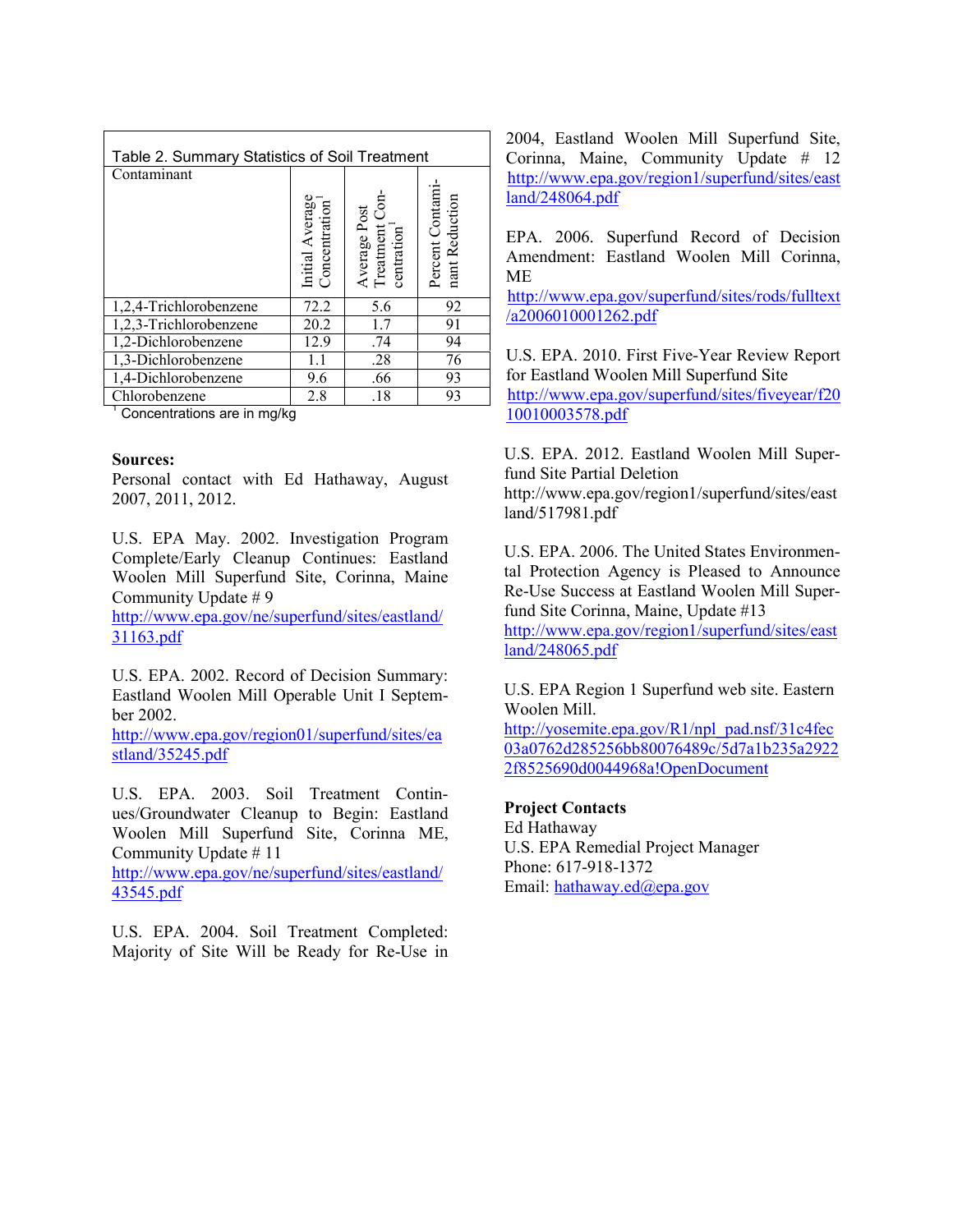